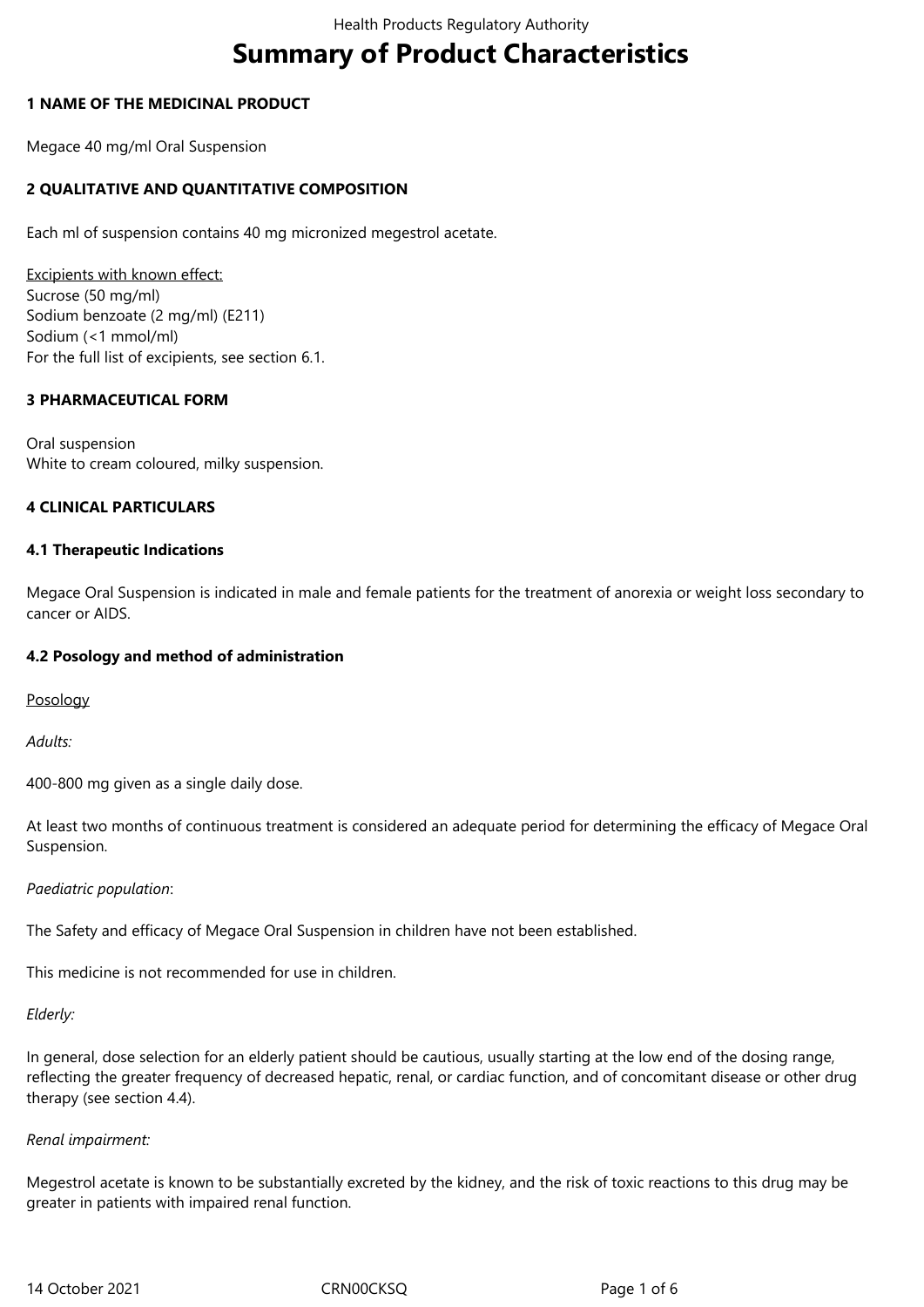# Method of administration

For oral use only.

# **4.3 Contraindications**

Megace is contraindicated in patients who have demonstrated hypersensitivity to the active substance or to any of the excipients listed in section 6.1.

Megace is also contraindicated in patients with thromboembolic disorders.

# **4.4 Special warnings and precautions for use**

Megace should be used with caution in patients with a history of thrombophlebitis.

This product should be used under the supervision of a specialist and the patients kept under regular surveillance (see section 4.8 and 5.3).

This product can exert adrenocortical effects. This should be borne in mind in patient surveillance (see section 4.8).

Megace Oral Suspension contains 50 mg/ml of sucrose (0.5-1 g per dose) which may be harmful to the teeth. Patients with rare hereditary problems of fructose intolerance, glucose-galactose malabsorption or sucrase-isomaltase insufficiency should not take this medicine.

Insufficient data from clinical studies of megesterol acetate are available for patients 65 years of age and older to determine whether they respond differently than younger patients. Other reported clinical experience has not identified differences in responses between elderly and younger patients. In general, dose selection for elderly patients should be cautious, reflecting the greater frequency of decreased hepatic, renal, or cardiac function, and of concomitant disease or other drug therapy. Megestrol acetate is known to be substantially excreted by the kidney, and the risk of toxic reactions to this drug may be greater in patients with impaired renal function. Because elderly patients are more likely to have decreased renal function, care should be taken during treatment with megestrol acetate, and it may be useful to monitor renal function.

Megace Oral Suspension contains 40 mg sodium benzoate (E211) in each 20 ml dose which is equivalent to 2 mg/ml. Sodium benzoate may increase jaundice (yellowing of the skin and eyes) in newborn babies (up to 4 weeks old).

This medicine contains less than 1 mmol sodium (23 mg) per 20 ml, that is to say essentially 'sodium-free'.

# **4.5 Interaction with other medicinal products and other forms of interactions**

No interaction studies have been performed

#### **4.6 Fertility, pregnancy and lactation**

#### **Pregnancy**

Megace is not recommended for women who are pregnant or who are breast feeding.

Women of child bearing potential should be advised to avoid becoming pregnant.

Several reports suggest an association between intrauterine exposure to progestational drugs in the first trimester of pregnancy and genital abnormalities in male and female foetuses. The risk of hypospadias, 5 to 8 per 1,000 in male births in the general population may be approximately doubled with the exposure to progestational drugs.

If a patient is exposed to Megace during the first four months of pregnancy or if she becomes pregnant whilst taking Megace, she should be apprised of the potential risks to the foetus.

#### **Breastfeeding**

Because of the potential for adverse effects, nursing should be discontinued during treatment with Megace.

# Fertility

There are insufficient data to quantify the risk to exposed female foetuses; however some progestational drugs may cause mild virilisation of the external genitalia of the female foetuses.

14 October 2021 CRN00CKSQ Page 2 of 6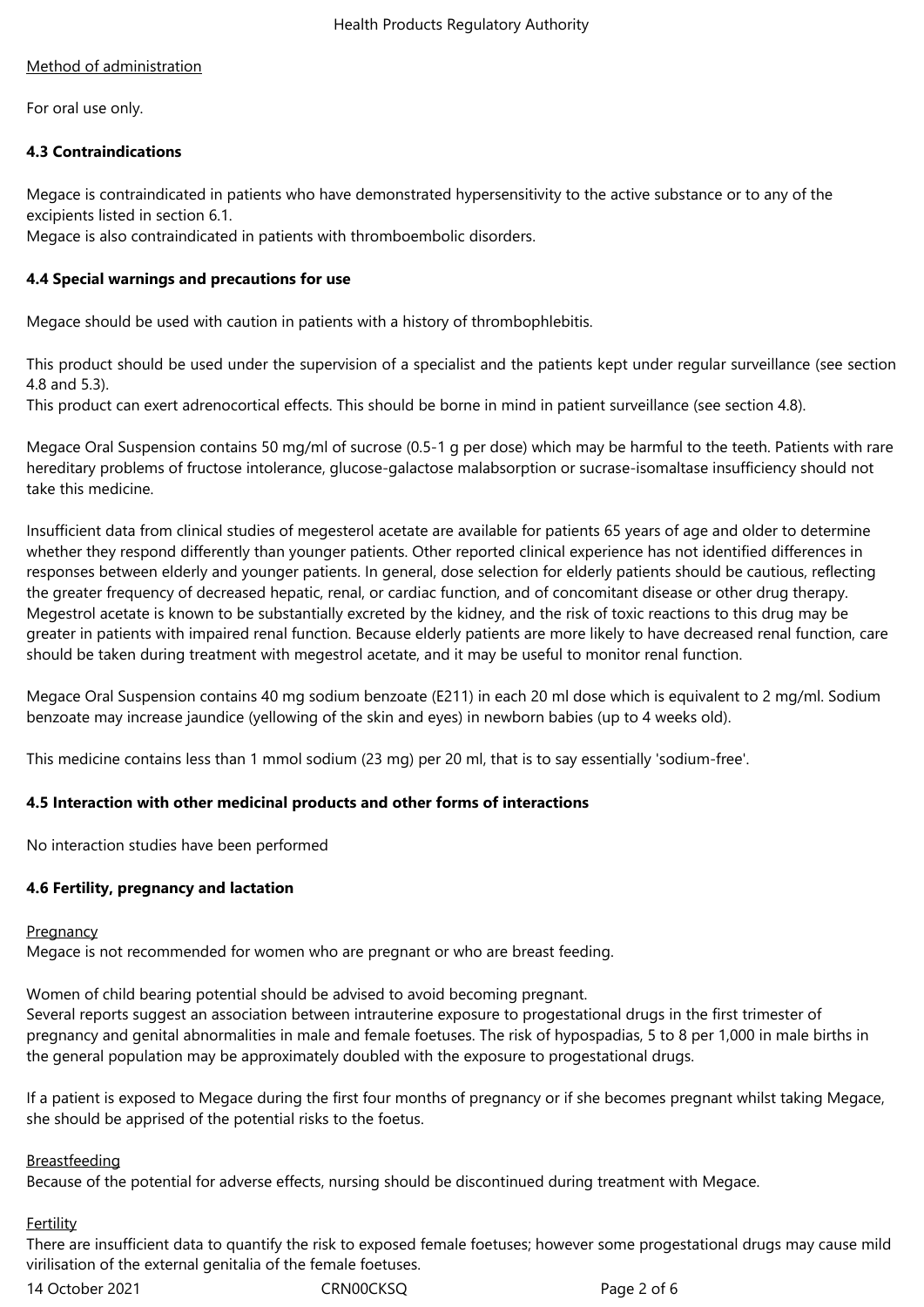Health Products Regulatory Authority

# **4.7 Effects on ability to drive and use machines**

Megace Oral Suspension has no or negligible influence on the ability to drive or use machines.

# **4.8 Undesirable effects**

Pituitary adrenal axis abnormalities including glucose intolerance, new onset diabetes, exacerbation of pre-existing diabetes with decreased glucose tolerance and Cushing's syndrome have been reported with the use of megestrol acetate. Clinically apparent adrenal insufficiency has been rarely reported in patients shortly after discontinuing megestrol acetate. The possibility of adrenal suppression should be considered in all patients taking or withdrawing from chronic megestrol acetate therapy. Replacement stress doses of glucocorticoids may be indicated.

Patients should be observed when Megace is abruptly withdrawn.

In clinical trials in patients with AIDS there was no significant difference between active and placebo treatment in patients reporting at least one adverse event. Events reported in ≥ 5% of these study patients included diarrhoea, impotence, rash. Other reported adverse events included flatulence, asthenia, and pain.

Similarly in patients with advanced non-endocrine sensitive cancer who received megestrol acetate for anorexia and weight loss, dyspnoea, nausea, oedema, pain, lethargy and diarrhoea were commonly observed.

Constipation and urinary frequency have also been reported in patients who received high doses of megestrol acetate in clinical trials.

A rarely encountered side effect of prolonged administration of megestrol acetate is urticaria, presumably an idiosyncratic reaction to the drug. The drug is devoid of the myelosuppressive activity characteristic of many cytotoxic drugs and it causes no significant changes in haematology, blood chemistry or urinalysis.

The list is presented by system organ class, MedDRA preferred term, and frequency using the following frequency categories: very common (≥1/10), common (≥1/100, < 1/10), uncommon (≥1/1000, <1/100), rare (≥1/10000, <1/1000), very rare (< 1/10000), and not known (cannot be estimated from the available data).

| <b>System Organ Class</b>                                                    | <b>Frequency</b>      | <b>MedDRA Term</b>                                                                   |
|------------------------------------------------------------------------------|-----------------------|--------------------------------------------------------------------------------------|
| Neoplasms benign, malignant, and unspecified<br>(including cysts and polyps) | Common                | Tumour flare <sup>#</sup>                                                            |
| <b>Endocrine disorders</b>                                                   | Very common           | Adrenal insufficiency, cushingoid, Cushing's<br>syndrome                             |
| Metabolism and nutrition disorders                                           | Very common           | Diabetes mellitus, glucose tolerance impaired,<br>hyperglycaemia, increased appetite |
| Psychiatric disorders                                                        | Common                | Mood altered                                                                         |
| Nervous system disorders                                                     | Common                | Carpal tunnel syndrome, lethargy                                                     |
| Cardiac disorders                                                            | Common                | Cardiac failure                                                                      |
| Vascular disorders                                                           | Very common           | Thrombophlebitis, pulmonary embolism*,<br>hypertension, hot flush                    |
| Respiratory, thoracic and mediastinal disorders                              | Very common           | Dyspnoea                                                                             |
| Gastrointestinal disorders                                                   | Common<br>Very common | Nausea, vomiting, diarrhoea, flatulence<br>Constipation                              |
| Skin and subcutaneous tissue disorders                                       | Common<br>Common      | Rash<br>Alopecia                                                                     |

14 October 2021 CRN00CKSQ Page 3 of 6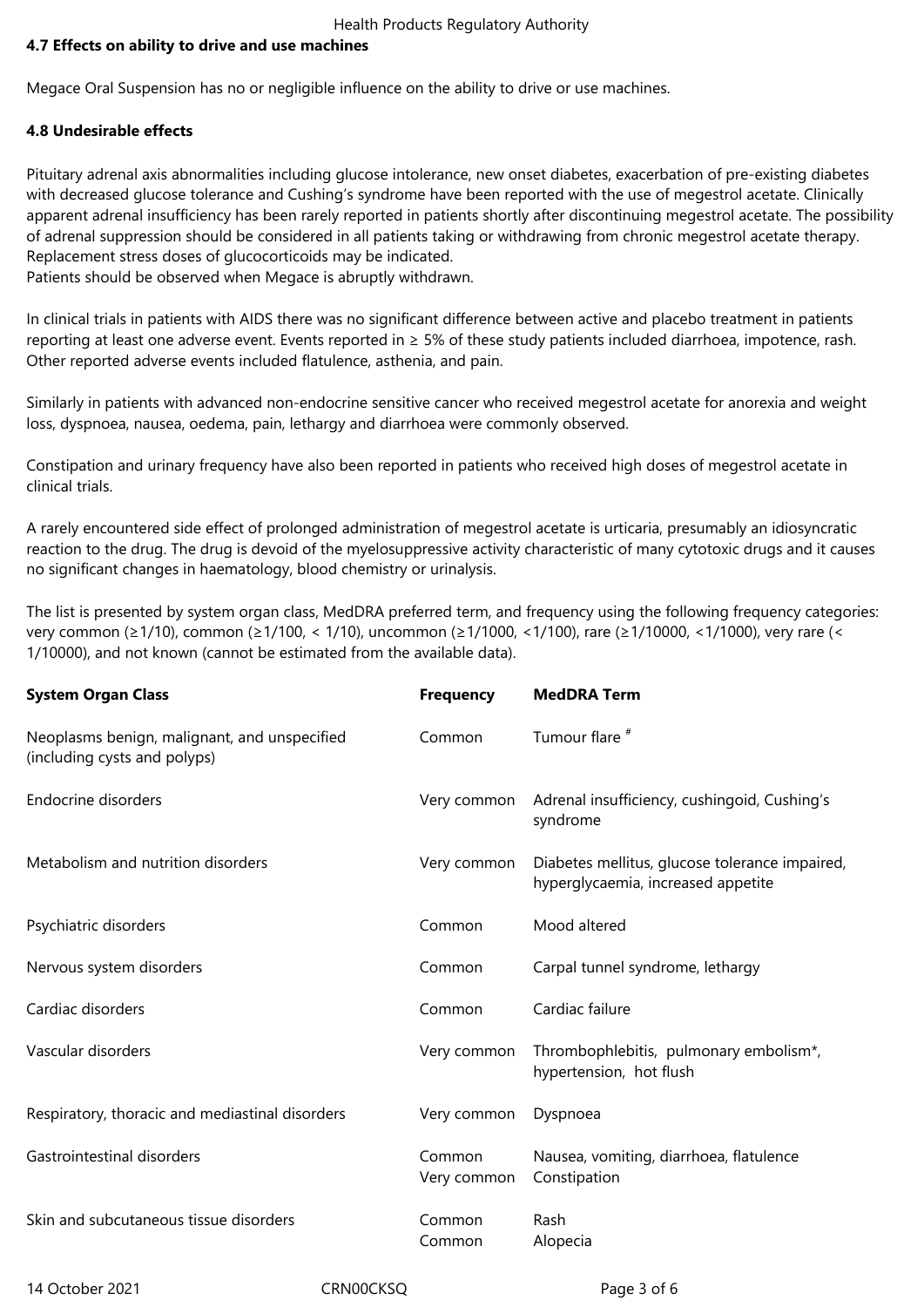| Reproductive system and breast disorders            | Common | Menrorrhagia, erectile dysfunction |
|-----------------------------------------------------|--------|------------------------------------|
| General disorders and administration site condition | Common | Asthenia, pain, oedema             |
| Investigations                                      |        | Very common Weight increased       |

#with or without hypercalcemia

\* Pulmonary embolism (in some cases fatal)

#### Reporting of suspected adverse reactions

Reporting suspected adverse reactions after authorisation of the medicinal product is important. It allows continued monitoring of the benefit/risk balance of the medicinal product. Healthcare professionals are asked to report any suspected adverse reactions via:

HPRA Pharmacovigilance, Website: www.hpra.ie

# **4.9 Overdose**

No acute toxicological effects have [resulted from](http://www.hpra.ie/) studies involving Megace (megestrol acetate) administered in dosages as high as 1600 mg/day for six months or more.

Reports of overdose have been received in the postmarketing setting. Signs and symptoms reported in the context of overdose included diarrhoea, nausea, abdominal pain, shortness of breath, cough, unsteady gait, listlessness, and chest pain. There is no specific antidote for overdose with Megace. In case of overdose, appropriate supportive measures should be taken.

#### **5 PHARMACOLOGICAL PROPERTIES**

#### **5.1 Pharmacodynamic properties**

The major effect experienced by patients while taking megestrol acetate, particularly at high doses, is weight gain, which is usually not associated with water retention, but which is secondary to an increased appetite/food intake and an increase in fat and body cell mass. It is this effect which forms the basis for use of megestrol acetate in patients with anorexia or weight loss. The mechanism by which Megace produces its effects in anorexia and cachexia are unclear.

#### **5.2 Pharmacokinetic properties**

Estimates of plasma levels of megestrol acetate are dependent on the measurement method used. Plasma levels depend on intestinal and hepatic inactivation of the drug, which may be affected by intestinal tract motility, intestinal bacteria, concomitant antibiotic administration, body weight, diet and hepatic function.

Metabolites have accounted for only 5% to 8% of an administered dose of megestrol acetate. The major route of drug elimination in humans is urinary excretion averaging approximately 66% and faecal excretion averaging approximately 20% of the administered dose. Respiratory excretion and fat storage may account for the fraction of an administered dose not found in urine or faeces.

There are no alterations in pharmacokinetic parameters when megestrol acetate is administered with zidovudine or rifabutin.

# **5.3 Preclinical safety data**

The chronic administration of megestrol acetate to female dogs for up to 7 years was associated with an increased incidence of both benign and malignant tumours of the breast. Comparable studies in rats and studies in monkeys were not associated with an increased incidence of tumours. The relationship of chronic megestrol acetate exposures and associated dog tumours to cancer induction in humans is unknown, but should be considered in assessing the benefit-to-risk ratio when prescribing Megace, and in surveillance of patients on therapy.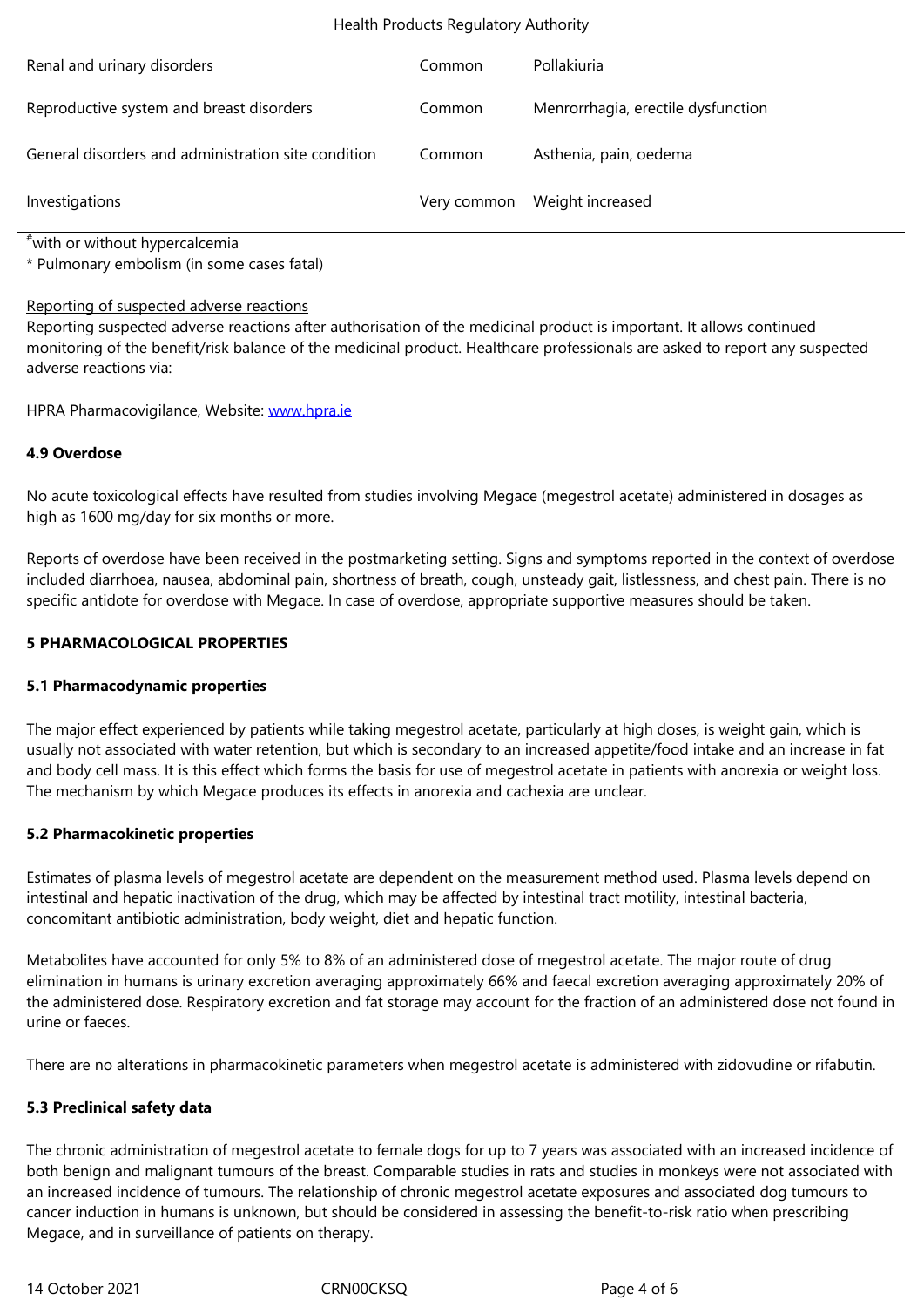#### Health Products Regulatory Authority

Fertility and reproduction studies with high doses of megestrol acetate have shown a reversible feminising effect on some male rat foetuses.

# **6 PHARMACEUTICAL PARTICULARS**

## **6.1 List of excipients**

Citric acid anhydrous Lemon-lime flavour Polyethylene glycol Polysorbate 80 (E433) Sodium benzoate (E211) Sodium citrate (E331) Sucrose Water Xanthan gum (E415)

# **6.2 Incompatibilities**

Not applicable.

#### **6.3 Shelf life**

3 years.

# **6.4 Special precautions for storage**

Do not store above 25°C.

## **6.5 Nature and contents of container**

High density polyethylene bottles with a child-resistant closure available in a 240 ml pack size.

# **6.6 Special precautions for disposal of a used medicinal product or waste materials derived from such medicinal product and other handling of the product**

No special requirements.

# **7 MARKETING AUTHORISATION HOLDER**

Bausch Health Ireland Limited 3013 Lake Drive Citywest Business Campus Dublin 24 Ireland

# **8 MARKETING AUTHORISATION NUMBER**

PA22698/024/001

# **9 DATE OF FIRST AUTHORISATION/RENEWAL OF THE AUTHORISATION**

Date of first authorisation: 10 December 1998

Date of last renewal: 10 December 2008

# **10 DATE OF REVISION OF THE TEXT**

14 October 2021 CRN00CKSQ Page 5 of 6